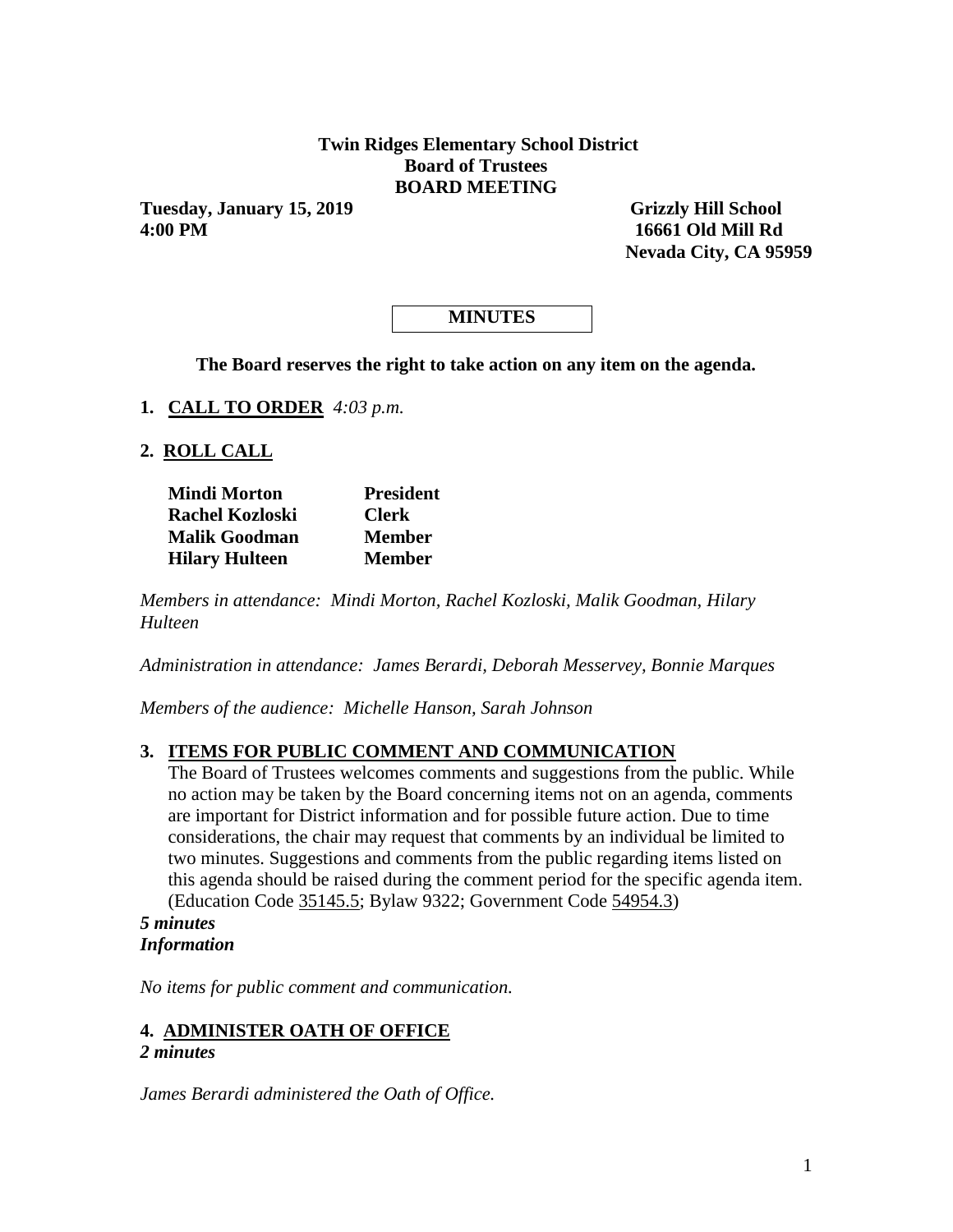# **5. FAMILY RESOURCE CENTER** *3 minutes*

# *Information*

*Diana Pasquini/FRC unable to attend.*

### **6. BOARD REPORTS**

*5 minutes Information/discussion*

*Malik Goodman reported that the new board member training that he attended was very educational. They provided information to greater understand the budget, how to improve relationships with schools and communities, as well as, how we stand in relationship to other schools*

### **7. CONSENT**

Consent items shall be items of a routine nature or items for which no Board discussion is anticipated and for which the Superintendent recommends approval. The public has a right to comment on any consent item. At the request of any member of the Board, any item on the consent agenda shall be removed and given individual consideration for action as a regular agenda item.

*Malik Goodman moved and Rachel Kozloski seconded to approve Consent items 7.1 -7.4 as presented. 4-0*

**7.1 THE BOARD WILL REVIEW AND APPROVE THE JANUARY 15, 2019 AGENDA** (goldenrod backup)

## **7.2 THE BOARD WILL REVIEW AND APPROVE THE MINUTES OF DECEMBER 11, 2018** (grey backup)

# **7.3 APPROVE WARRANTS**

(green backup)

## **7.4 REVIEW SECOND QUARTER REPORT OF WILLIAMS UNIFORM COMPLAINT SUMMARY**

There were no complaints. (salmon backup)

## **8. AUDITOR PRESENTATION AND BOARD ACCEPTANCE OF THE 2017- 2018 ANNUAL FINANCIAL REPORT**

*15 minutes Information/action* (white backup)

*Michelle Hanson provided explanations of the audit process and results. TRESD received a "favorable audit" with one finding to make deposits more frequently.*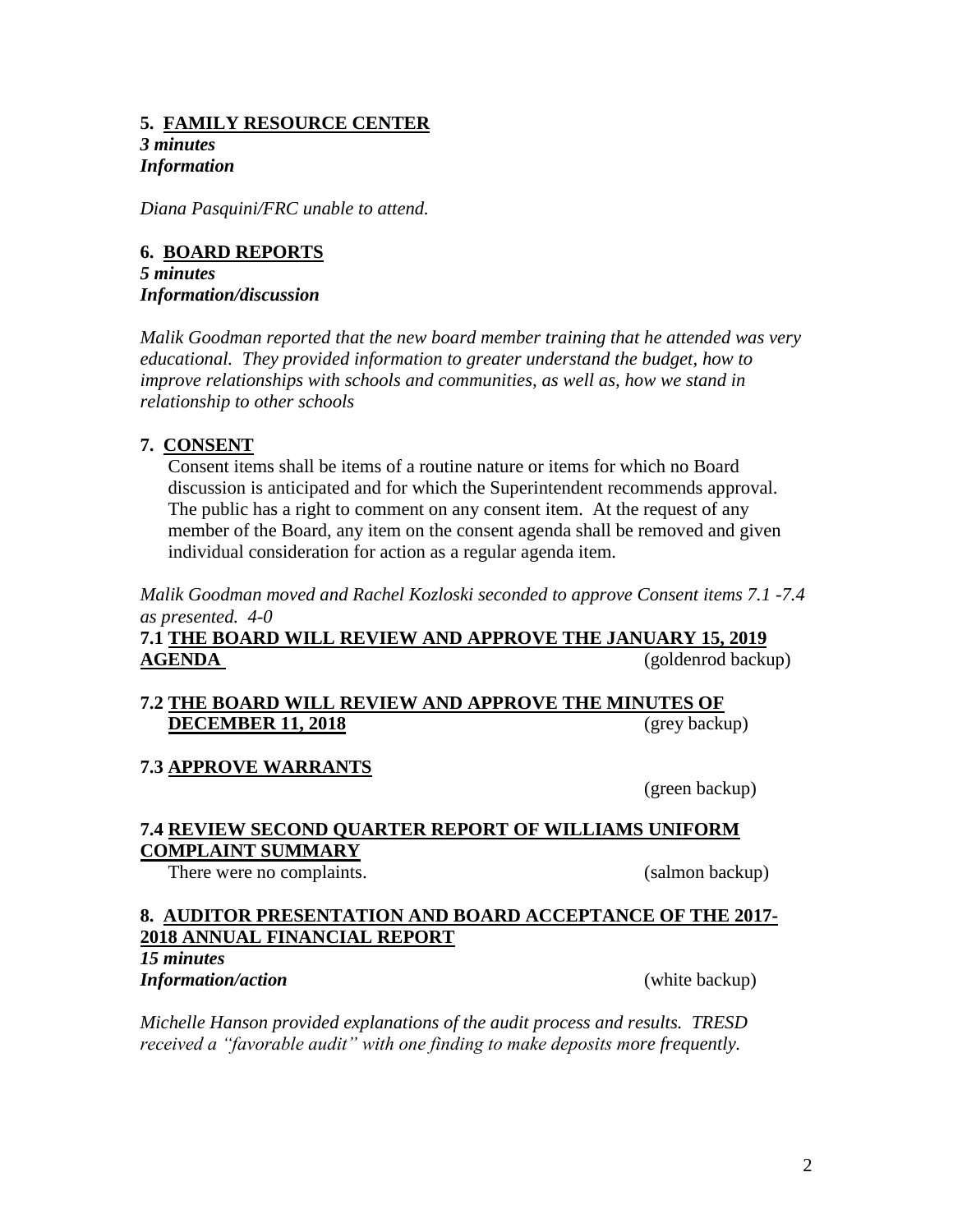### **9. TEACHERS REPORT** *5 minutes Information*

*Sarah Johnson reported that Grizzly Hill middle school students are starting new electives. The electives are: Knitting (Val Beberg), Guitar (Ryan Johnson), Book to Movie (Sunshine Bender), Painting (Kacy Matty), Arts & Crafts (Mr. Shai), and Life Skills. The 5th & 6th graders are selling candy grams for Valentine's Day. All grades at Grizzly Hill and Washington participated in Kuk Sool Won classes on Monday 1/14/19. Washington students participated in Grizzly Hill classes for the day.*

*Rachel Kozloski reported that Washington students are focused on organizing electives. They have a mountain bike club, and are participating in gymnastics and will be switching to rock climbing soon. They have a dwarf hamster which is their new class pet and are raising money to support their class pet and learning about life cycles.*

a. Washington School Enrollment

| $\sim$<br>Grade | $-$<br>17 |  |   |  |  | m<br>''otan |
|-----------------|-----------|--|---|--|--|-------------|
| <b>Students</b> |           |  | ∸ |  |  |             |

b. Grizzly Hill School Enrollment

| .<br>-------    |               |   |  |   |    |  |  |   |  |              |
|-----------------|---------------|---|--|---|----|--|--|---|--|--------------|
| Grade           | <b>TK/K/1</b> |   |  | ັ |    |  |  |   |  | <b>Total</b> |
| <b>Students</b> | . .           | . |  | ∸ | *∿ |  |  | ∸ |  | $\sim$       |

*4 minutes Information*

### **10. LCAP UPDATE**

*5 minutes Information*

*James Berardi provided more explanation and information on the LCAP process.*

#### **11. SUPERINTENDENT'S REPORT** *5 minutes Information*

*James Berardi reported the following:*

- *He has acquired the assistance of Jack Schreder & Associates at \$165.00 per hour for 10 hours to help write a grant for all day Kindergarten and funding to help build another building.*
- *He is looking at another van which will cost approximately \$22,000.00 with tax and license.*
- *Ivy Pera would like to help with drama and performing arts. She is experienced and could help facilitate the annual performances as well.*
- *Negotiations- He and Sarah Johnson have begun working on the 2019-2020 school calendar.*